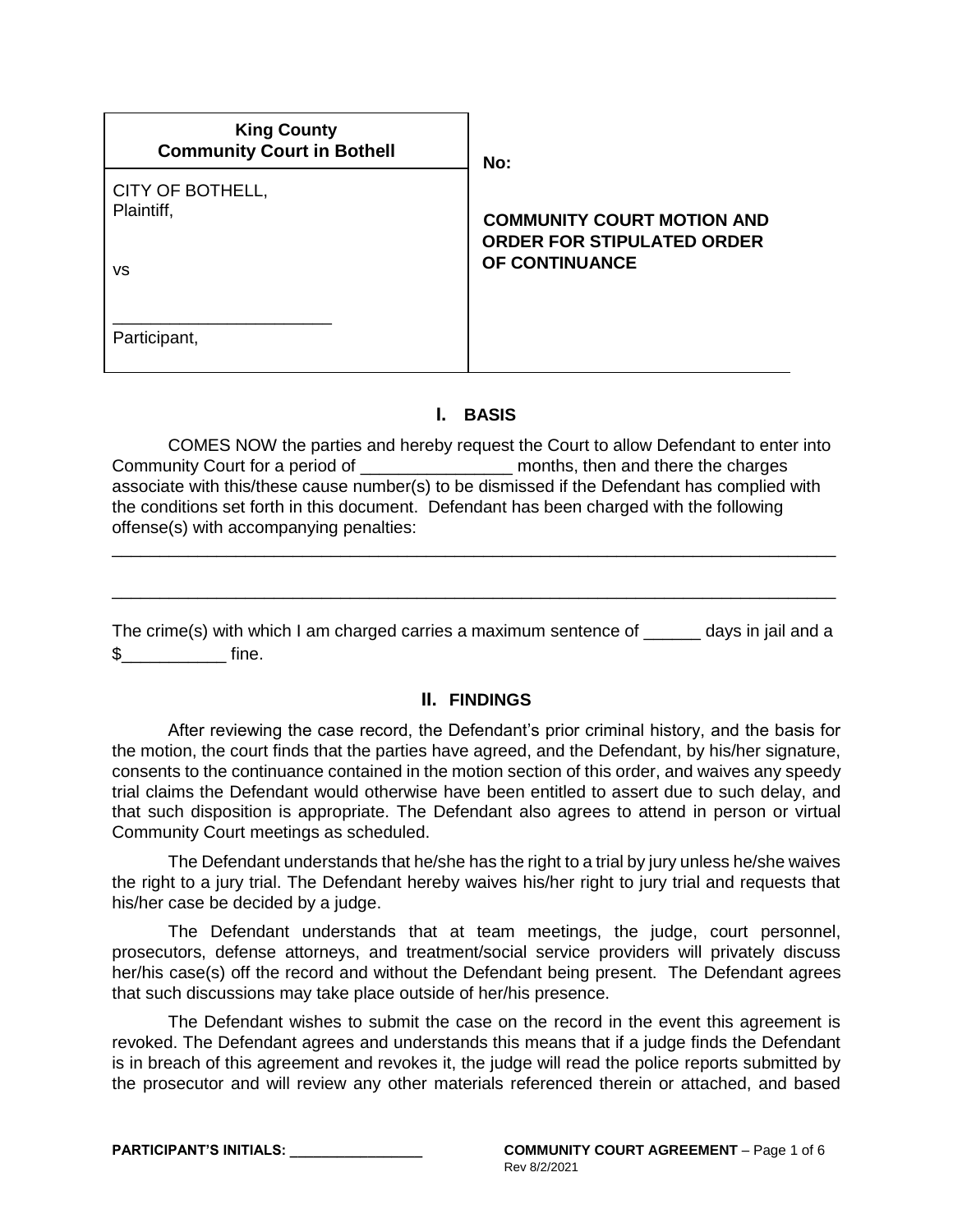solely upon that evidence, the judge will make a finding of guilty or not guilty to the crime(s) charged herein.

## **III. ORDER**

**IT IS HEREBY ORDERED** that the above-captioned cause be, and hereby is, continued for the time period specified above, to be dismissed on or before the expiration of said period provided the condition(s) as indicated below are met. If the following condition(s) are not met, the case shall be set for a revocation hearing to determine whether the stipulated order of continuance shall be revoked. The defendant also understands she/he has a constitutional right to be present at the revocation hearing. The defendant agrees that voluntarily absenting her/himself by failing to appear for his/her hearing she/he will be waiving the right to be present at the hearing. Regardless of whether the defendant appears at the hearing or voluntarily waives that right, the defendant may submit a statement to the court in writing for the court to consider at the hearing.

**IT IS FURTHER ORDERED** that upon entry into the Stipulated Order of Continuance, the Defendant shall be known as the **"**Participant**"** for the purpose of the above-captioned cases during such time as he or she remains in the Community Court program.

# **A. NON-TREATMENT RELATED CONDITIONS:**

 $\boxtimes$  As part of your successful completion of the Community Court Program, it is mandatory that, with the exception of federal holidays, you attend all in person and/or virtual Community Court hearings, unless excused from attendance by prior order of the court. FAILURE TO ATTEND MAY RESULT IN THE ISSUANCE OF A WARRANT FOR YOUR ARREST AND DETENTION.

- $\boxtimes^-$ **Participant stipulates to the accuracy and admissibility of the police report(s).**
- $\boxtimes$  Participant shall maintain a current mailing address with the court.
- $\boxtimes$  Participant shall commit no criminal law violations.
- **If Participant resides in any supportive housing, he/she shall abide by all house rules and directions of staff.**
- **Participant shall appear at all scheduled court dates, unless appearance is specifically waived by the court, Participant is incarcerated, or Participant is in hospital or treatment facility.**

Participant shall pay restitution in the amount of \$\_\_\_\_\_\_\_. (As specified by attached Restitution Order).

Participant shall be released to inpatient treatment on: \_\_\_\_\_\_\_\_\_\_\_\_\_\_\_\_\_\_\_\_\_\_\_\_

\_\_\_\_\_\_\_\_\_\_\_\_\_\_\_\_\_\_\_\_\_\_\_\_\_\_\_\_\_\_\_\_\_\_\_\_\_\_\_\_\_\_\_\_\_\_\_\_\_\_\_\_\_\_\_\_\_\_\_\_\_\_\_\_\_\_\_\_\_\_\_\_.

Other:

### **B. TREATMENT/COMMUNITY SERVICE RELATED CONDITIONS:**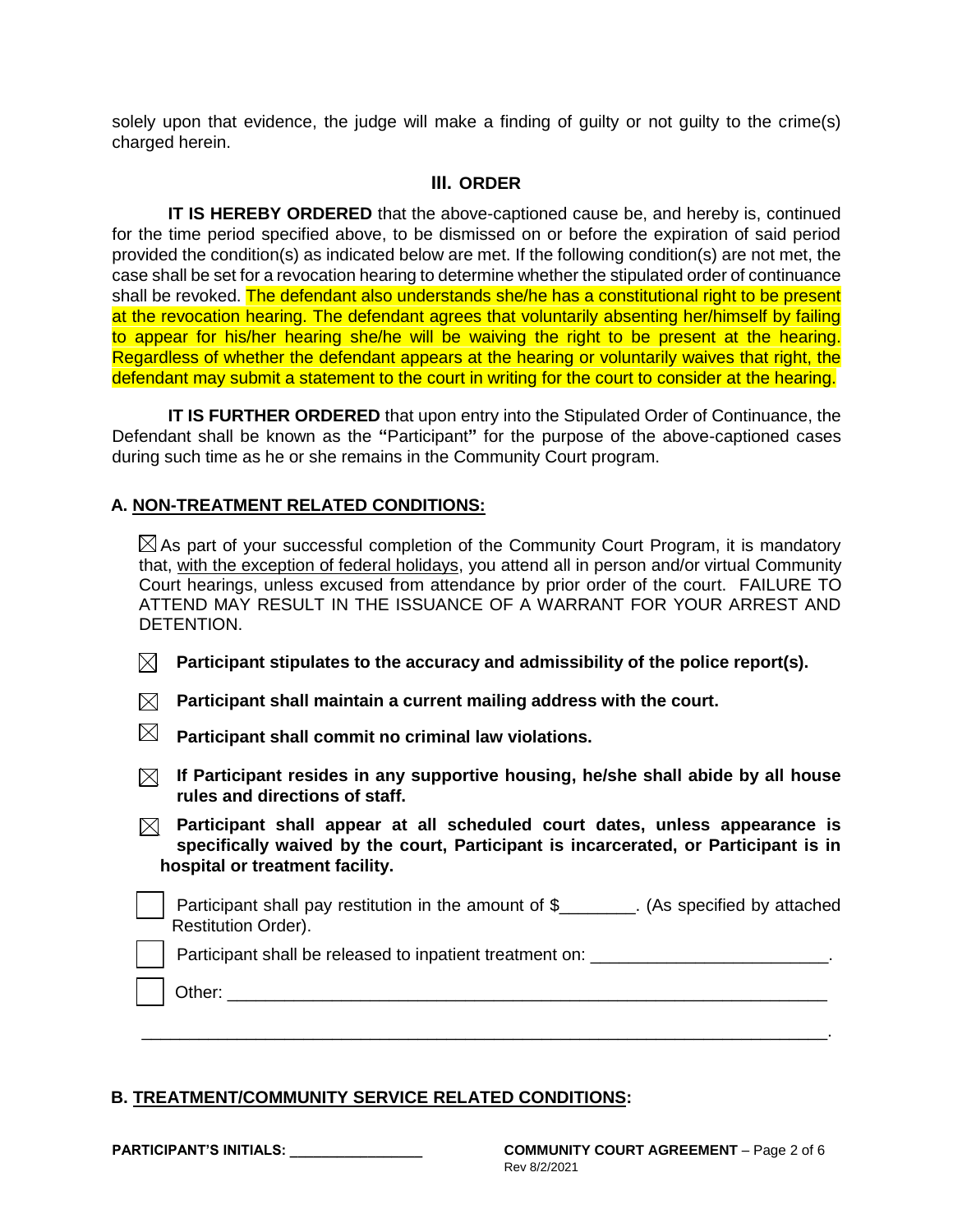#### *ALL CONDITIONS MARKED BELOW SHALL BE ENTERED INTO WITHIN 7 DAYS OF SIGNING THIS ORDER. ALL TREATMENT SHALL BE COMPLETED AS DIRECTED BY THE BOTHELL COMMUNITY COURT TEAM AND THE TREATMENT AGENCIES MARKED BELOW.*

Participant shall complete any required follow-up treatment.

Participant shall complete \_\_\_\_\_\_\_ hours of Community Service, in Bothell (unless otherwise authorized by the court), with proof of hours completed provided to the Court. If community service is not completed as ordered by the Court, the Participant may be subject to sanctions by the court which could result in revocation of this agreement.

**Participant shall not possess or consume alcohol, any substance containing alcohol or any drugs, including marijuana or marijuana derivative, unless there is proof of a valid prescription by a physician. Submit to drug and alcohol testing at the request of probation or Community Court Team.**

**Geographical Restriction:** 

Stay off premises of: **We are all that the state of and the state of and the state of and the state of and the state of and the state of and the state of and the state of and the state of and the state of and the state of SODA order**

**Participant shall immediately contact and continue to follow-up with the Social Service/ Treatment Providers marked below:** 

 *(Refer to list of providers given to you in court to find specific agencies you will contact.)*

| <b>Required</b> | <b>Services to Access:</b>                                                                                                             |
|-----------------|----------------------------------------------------------------------------------------------------------------------------------------|
|                 | <b>Education:</b> Inquire about finishing/furthering your education and funding<br>opportunities. E.g. GED/HS/college completion       |
|                 | Work Training: Inquire about trade training, internships or work programs.                                                             |
|                 | <b>Employment:</b> Inquire about help with resumes, interviewing, job searching<br>and/or job placement.                               |
|                 | Legal, Financial or Dispute Resolution: Inquire about civil legal matters: renting<br>contracts, debts, and non-criminal legal issues. |
|                 | Parenting/Early Childhood Support Services: Inquire about parenting classes,<br>supplies and/or support for young children/families.   |
|                 | Health/Medical Care: Inquire about health insurance, transportation to medical<br>appointments, and/or medical/dental care.            |
|                 | <b>Housing Assistance/Programs: Inquire about longer term housing and housing</b><br>subsidies.                                        |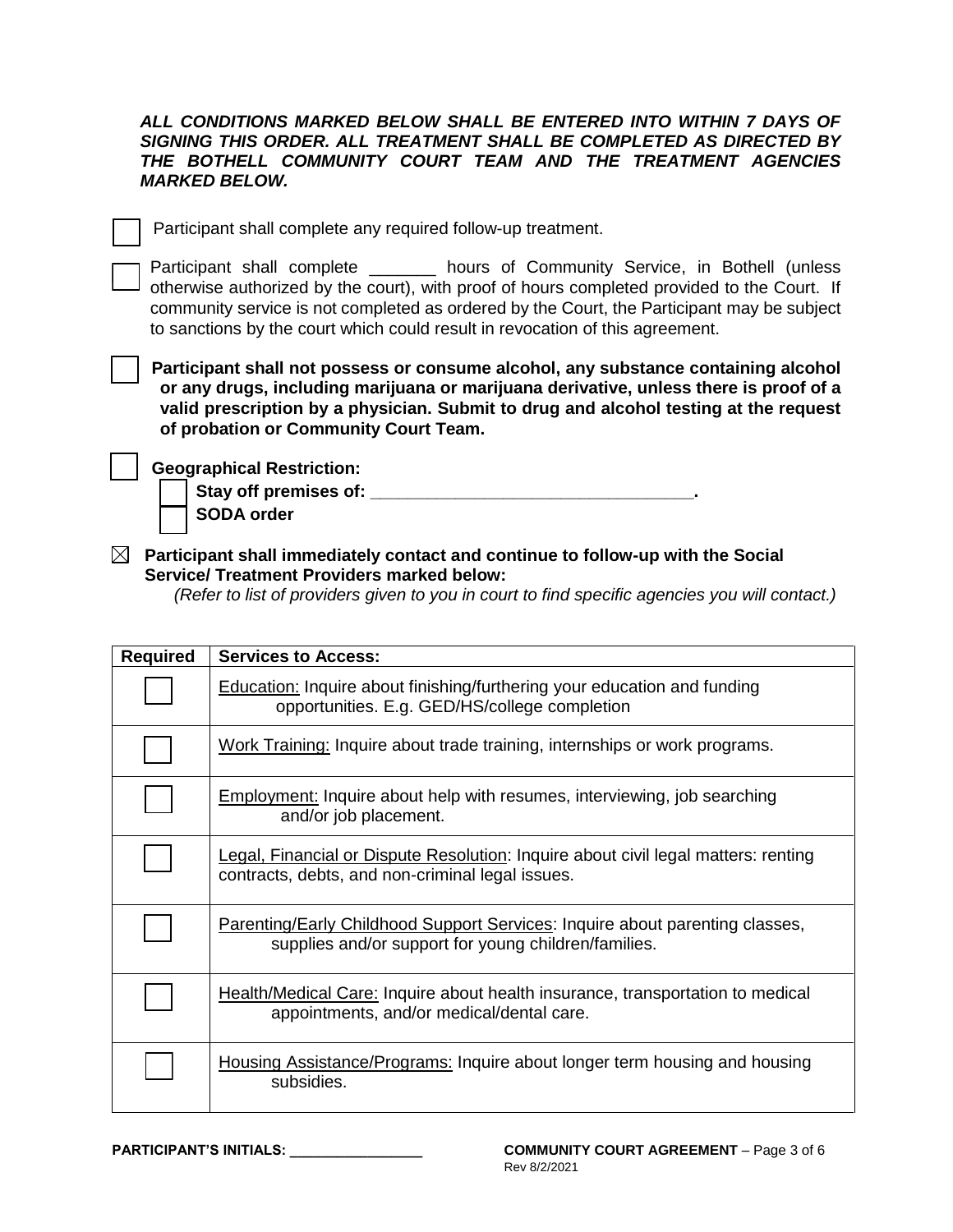| DSHS:                                                                                                                                                                                                                                                                                                                                                                                |
|--------------------------------------------------------------------------------------------------------------------------------------------------------------------------------------------------------------------------------------------------------------------------------------------------------------------------------------------------------------------------------------|
| Cash Assistance for: ID replacement, child care, medical care, refugees,<br>disabled persons, seniors                                                                                                                                                                                                                                                                                |
| <b>DSHS Programs: HEN, SNAP, TANF, BFET, PWA, Child Support Services</b>                                                                                                                                                                                                                                                                                                             |
| <b>Emergency Services, Food, Shelter: Inquire about help with immediate needs</b><br>such as housing and food.                                                                                                                                                                                                                                                                       |
| <b>Mental Health Care:</b><br>Get a mental health assessment and follow treatment recommendations.<br>(Apple Health or no health insurance)<br>Currently in Treatment/Counseling: Sign an ROI for current treatment<br>provider to report to Community Court through your treatment provider or<br>your defense atty.<br>Find a counselor/therapist and provide proof of attendance. |
| (Private health insurance)                                                                                                                                                                                                                                                                                                                                                           |
| <b>Substance Use Disorder Treatment:</b><br>Get a substance use disorder assessment and follow treatment<br>Tecommendations.<br>Currently in Treatment: Sign an ROI for current treatment provider to<br>report to Community Court through your treatment provider or your<br>defense atty.                                                                                          |
| <b>Transportation Services: Orca Lift, shuttles, transportation planning assistance.</b>                                                                                                                                                                                                                                                                                             |
| Specialized Services: Check into additional services support based on your status.<br>Veterans<br><b>Disability</b><br>Senior<br>Young Adults (18-24)                                                                                                                                                                                                                                |
| Other Services:                                                                                                                                                                                                                                                                                                                                                                      |

**Failure to complete the marked condition(s) above could result in the court finding a violation. If a violation is found I agree and understand that I could be subject to sanctions up to and including revocation of this agreement. The sanctions**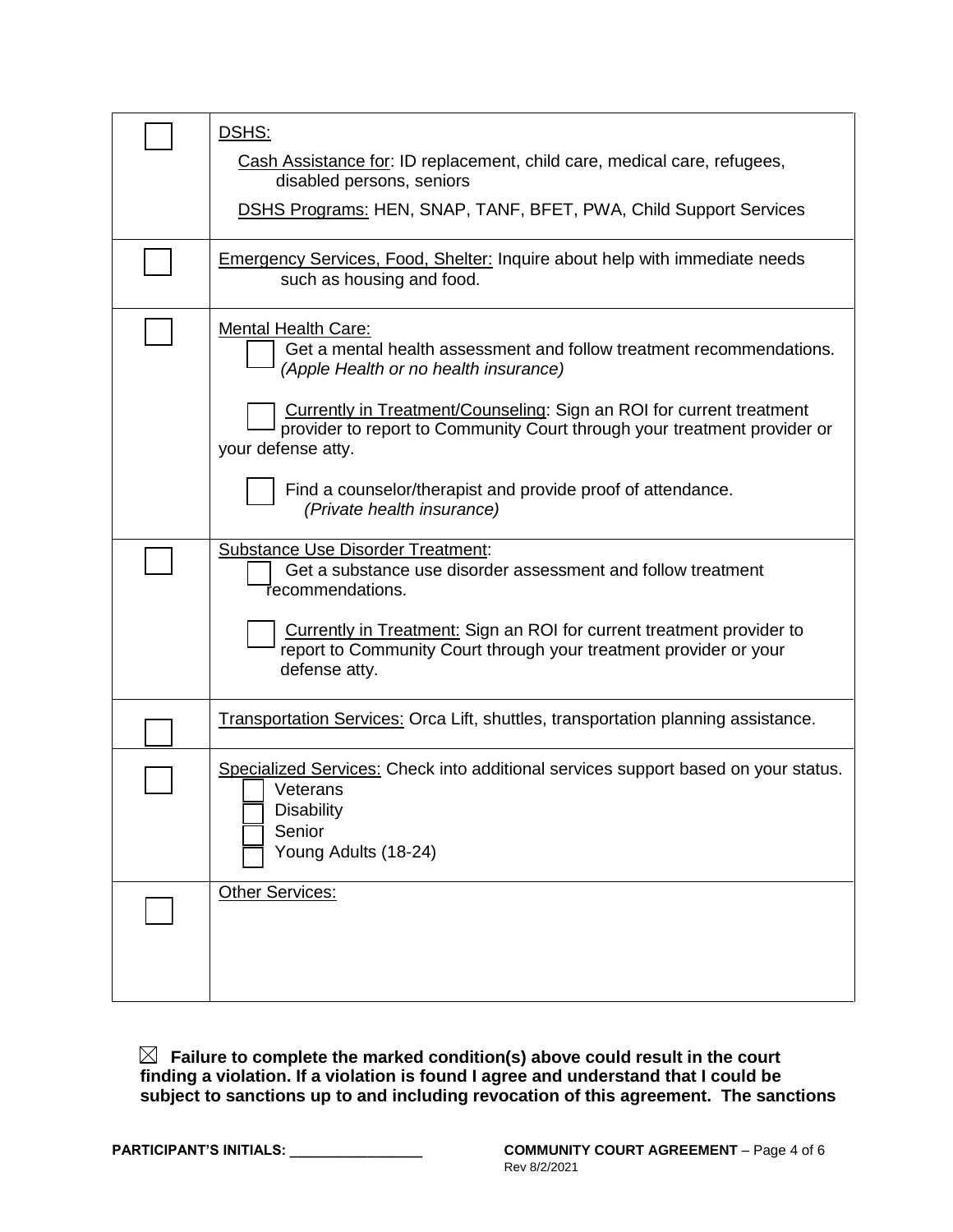**may include jail, electronic home monitoring, additional community service, fine, work crew, or other appropriate sanctions.** 

### **C. INCENTIVES FOR TIMELY PROGRESS AND SUCCESSFUL COMPLETION:**

Community Court also offers other incentives for your timely progress and successful completion in the Community Court Program, including:

- Reduced attendance requirements;
- Acknowledgment of your success to staff, providers, and other participants;
- Bus passes;
- Early dismissal of charges; and
- Others as appropriate.

### **D. SUCCESSFUL COMPLETION OR REVOCATION:**

I understand that the court will determine whether I have complied with this agreement. Dismissal with prejudice of the criminal charges shall take place so long as the Participant completes all specified conditions contained in this agreement. A graduation shall be presented as evidence of commitment and success. To revoke the agreement, the court need only to be satisfied by a preponderance of evidence that I failed to comply with the conditions of the agreement.

### **WAIVER OF APPEARANCE - CrRLJ 3.3(b) and 3.4(a)**

I am aware that I have the right to trial within 60 days of the commencement date *if* I am in jail on this case, or within 90 days of the commencement date *if* I am not in jail on this case. I wish to give up this right and I agree the new commencement date is \_\_\_\_\_\_\_\_\_\_\_\_\_\_\_\_\_\_\_. I understand the new expiration date is \_\_\_\_\_\_\_\_\_\_\_\_\_\_\_\_\_\_\_.

I hereby authorize my counsel to waive my appearance and continue the case(s) when I am in treatment, incarcerated in another jurisdiction or excused from attendance by the court.

Dated this day of the control of the control of the control of the control of the control of the control of the control of the control of the control of the control of the control of the control of the control of the contr

\_\_\_\_\_\_\_\_\_\_\_\_\_\_\_\_\_\_\_\_\_\_\_\_\_\_\_\_\_\_\_\_\_\_\_\_\_\_\_\_ \_\_\_\_\_\_\_\_\_\_\_\_\_\_\_

\_\_\_\_\_\_\_\_\_\_\_\_\_\_\_\_\_\_\_\_\_\_\_\_\_\_\_\_\_\_\_\_\_\_\_\_\_\_\_\_ \_\_\_\_\_\_\_\_\_\_\_\_\_\_\_

JUDGE/COMMISSIONER

CITY OF BOTHELL PROSECUTOR WSBA No.

\_\_\_\_\_\_\_\_\_\_\_\_\_\_\_\_\_\_\_\_\_\_\_\_\_\_\_\_\_\_\_\_\_\_\_\_\_\_\_\_

PARTICIPANT

ATTORNEY FOR PARTICIPANT WSBA No.

**PARTICIPANT'S INITIALS: \_\_\_\_\_\_\_\_\_\_\_\_\_\_\_\_\_ COMMUNITY COURT AGREEMENT** – Page 5 of 6 Rev 8/2/2021

\_\_\_\_\_\_\_\_\_\_\_\_\_\_\_\_\_\_\_\_\_\_\_\_\_\_\_\_\_\_\_\_\_\_\_\_\_\_\_\_\_